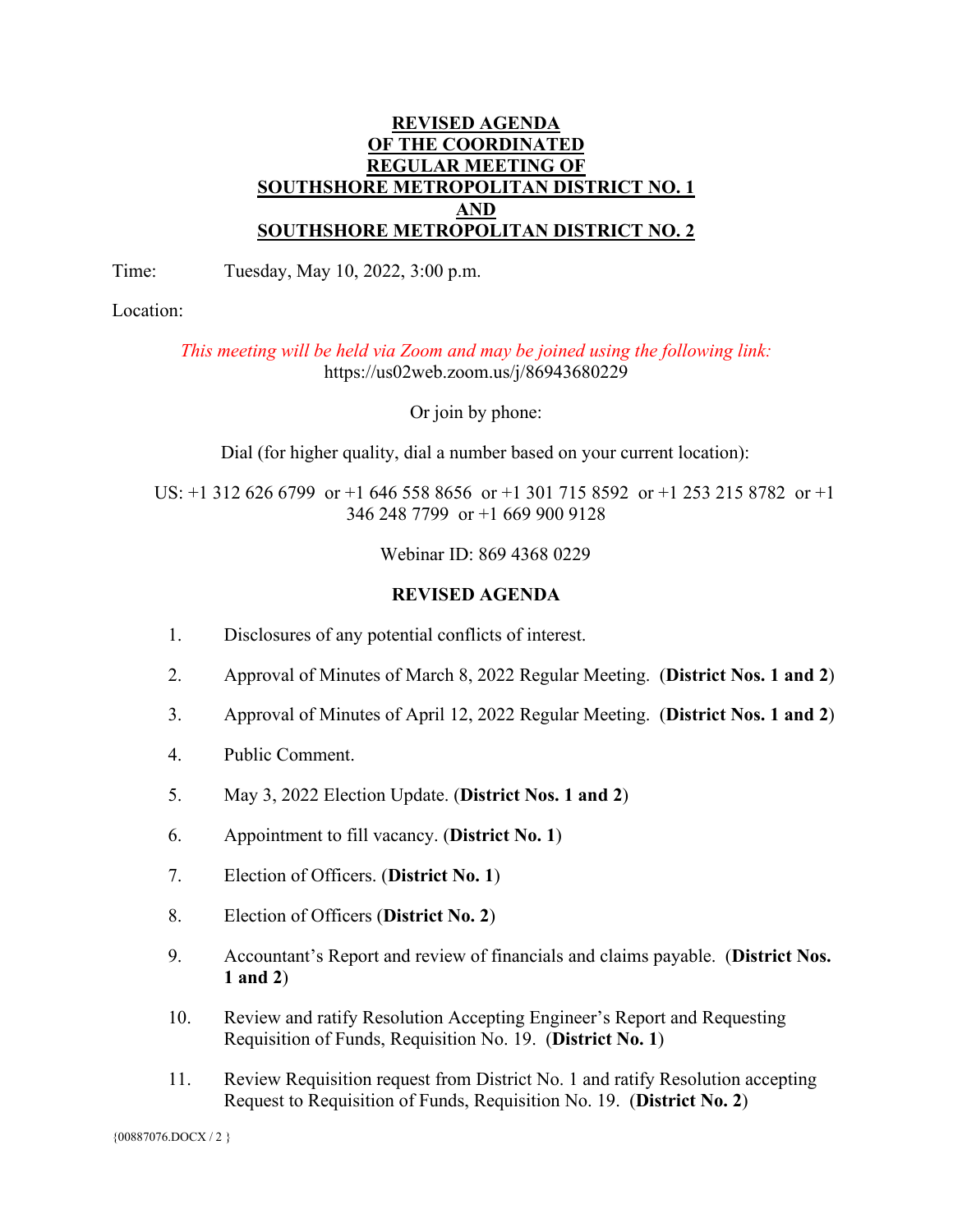- 12. Accountant's Report and review and consideration of District construction and operating expenditures including one or more construction requisition requests in the aggregate approximate amount of \$476,544.10. (**District No. 1**)
- 13. Resolutions Accepting Engineer's Report and Requesting Requisition of Funds. (**District No. 1**)
- 14. Review Requisition requests from District No. 1 and adopt Resolutions accepting Request to Requisition of Funds. (**District No. 2**)
- 15. Executive Session under Section 24-6-402(4)(b), C.R.S., to confer with District Counsel to obtain legal advice regarding the Districts' contractual obligations, current litigation matters, construction matters, audit matters and related issues. (**District Nos. 1 and 2**)
- 16. Possible action on matters discussed in Executive Session. (**District Nos. 1 and 2**)
- 17. Consider Amended and Restated Joint Resolution related to Reimbursement of Costs of Public Improvements (**District Nos. 1 and 2**)
- 18. Discussion of fence replacement and Senac Pond dredging. (**District Nos. 1 and 2**)
- 19. Discussion of City Park flooding. (**District Nos. 1 and 2**)
- 20. Discussion of underdrain issue. (**District No. 1**)
- 21. Any other matter that may come before the Board.

This meeting is open to the public.

## SOUTHSHORE METROPOLITAN DISTRICT NO. 1

## SOUTHSHORE METROPOLITAN DISTRICT NO. 2

By */s/ Kevin Stadler*

Kevin Stadler, Vice President/Secretary